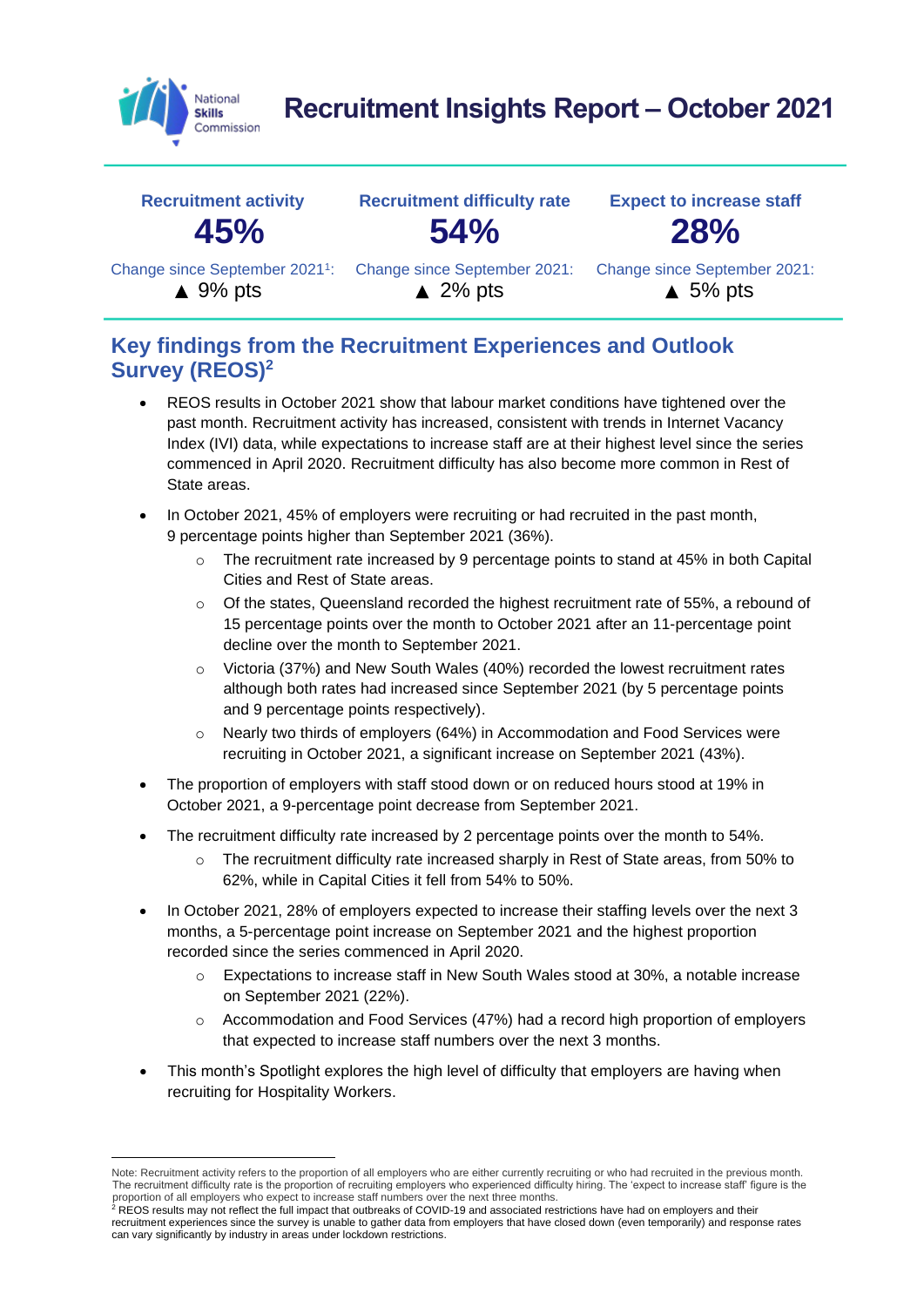### **Recruitment activity**

- In October 2021, 45% of employers were recruiting or had recruited in the past month, 9 percentage points higher than September 2021 (36%).
- The recruitment rate in Capital Cities and Rest of State areas stood at 45%. Both rose by 9 percentage points from the previous month (36%).
- Victoria (37%) and New South Wales (40%) recorded the lowest recruitment rates although both rates had increased since September 2021 (by 5 percentage points and 9 percentage points respectively).
- The highest recruitment rates were recorded in Queensland and Western Australia. Queensland's recruitment rate rose by 15 percentage points over the month to 55%, while Western Australia's recruitment rate rose by 10 percentage points to 53%.
- The recruitment rate for businesses with 5 to 19 employees increased by 10 percentage points over the month to 40% in October 2021. Likewise, the recruitment rate for businesses with 20 or more employees rose by 6 percentage points, to 67%.
- Employers in Accommodation and Food Services (64%) were by far the most likely (out of the reported industries) to have recruited in October 2021. This result was a significant increase on the 43% recorded in the previous 3 months, but remains below the figure recorded in June 2021 (66%).



Manufacturing Construction Wholesale Trade Retail Trade Accommodation

and Food Services

Professional, Scientific and Technical Services

Health Care and Social Assistance

n.p.

 $0%$ 

20%

40%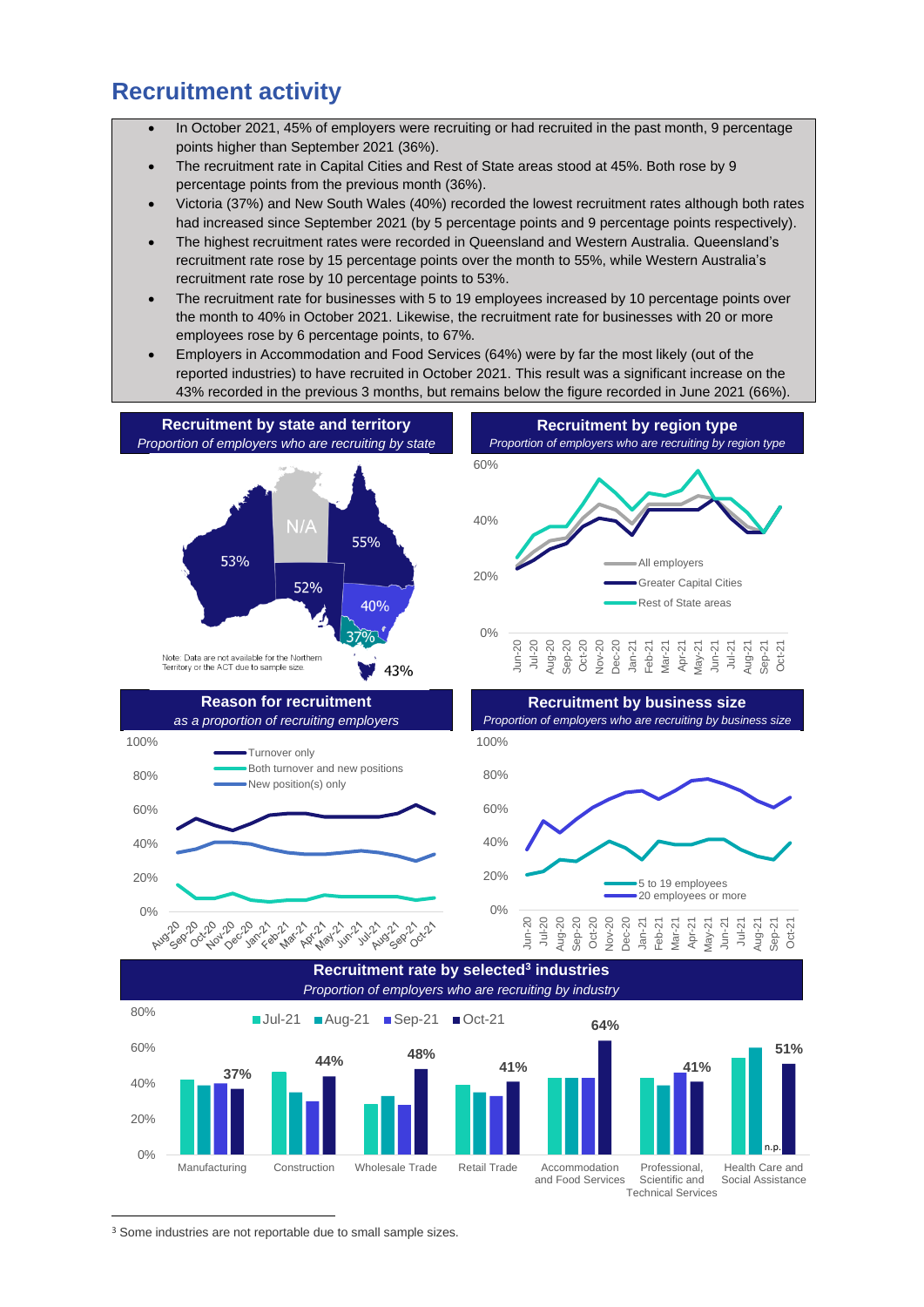### **Recruitment difficulty rate**

- The recruitment difficulty rate increased by 2 percentage points over the month to stand at 54%.
- In Rest of State areas, the difficulty rate increased sharply from 50% to 62%, while in Capital Cities it fell from 54% to 50%.
- Over the month the recruitment difficulty rate increased by 1 percentage point for businesses with 20 or more employees (to 49%), as well as those with 5 to 19 employees (to 56%).
- Higher skilled occupations remain more difficult to recruit for compared with lower skilled<sup>4</sup> occupations, with recruitment difficulty rates of 57% (down from 60% last month), and 51% (up from 46%), respectively.
- The difficulty rate for employers recruiting only for non-casual positions decreased 5 percentage points to 50%, while for employers recruiting only for casual positions it increased from 45% to 55% over the month.



<sup>4</sup> In this report, lower skilled refers to occupations with an ANZSCO Skill Level of 4 or 5, while higher skilled refers to ANZSCO Skill Levels 1, 2 or 3.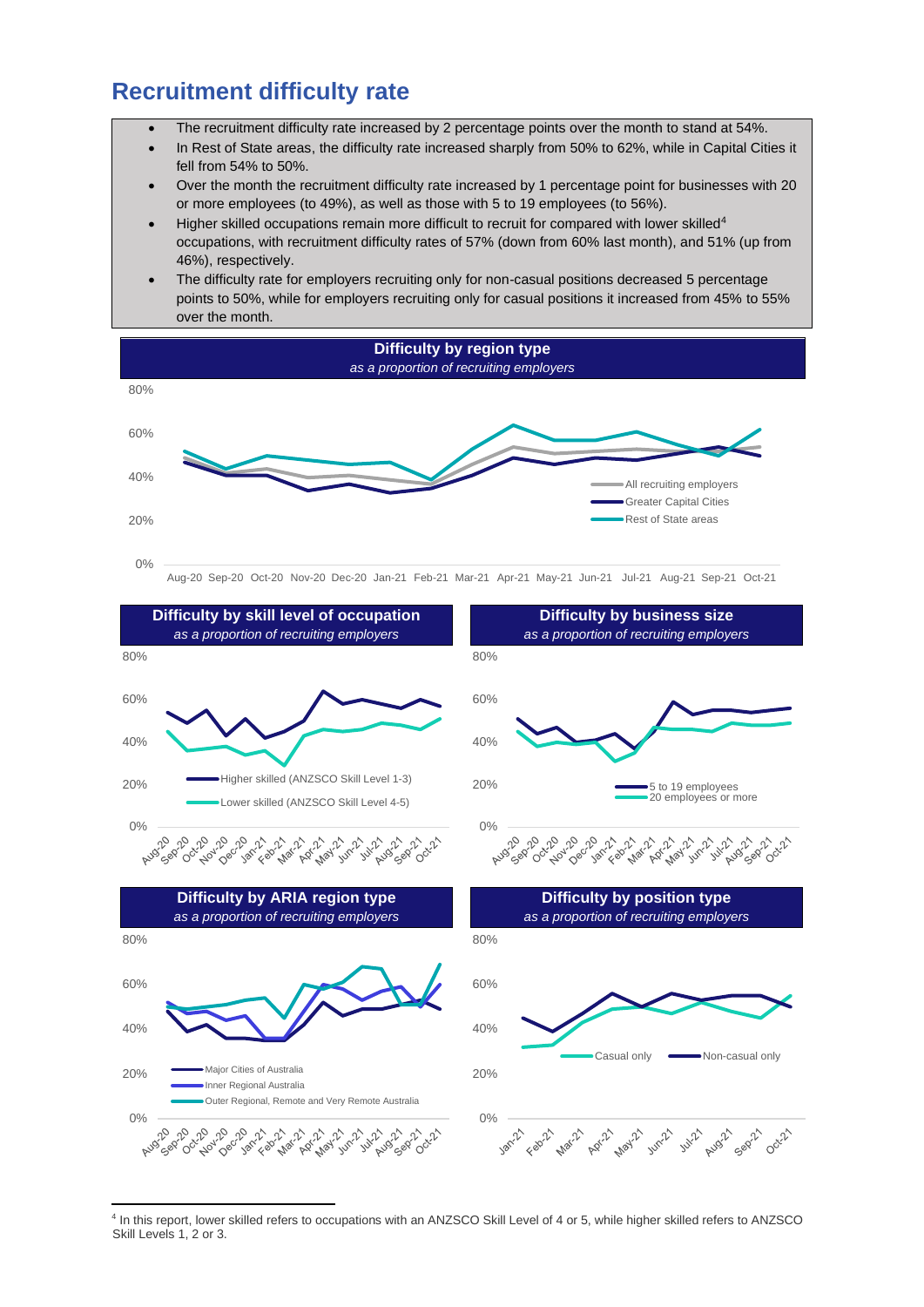## **Spotlight: Recruitment difficulty for Hospitality Workers**

This month's Spotlight focuses on the difficulty that employers have in hiring Hospitality Workers. With low overseas migration and an increase in job advertisements leading to higher competition for workers, employers recruiting for Hospitality Workers have been reporting having recruitment difficulty more frequently when compared with other occupation groups.

Hospitality Workers are defined by ANZSCO as an occupation group<sup>5</sup> that provides services to customers of hotels, bars, cafes, restaurants, casinos and similar establishments. Occupations that fall under the Hospitality Worker umbrella include:

• Bar Attendants and Baristas, Café Workers, Gaming Workers, Hotel Service Managers, Waiters and Other Hospitality Workers.

The demand for Hospitality Workers in 2021, and the subsequent difficulty recruiting for them has been at markedly higher levels than in previous years. The number of vacancies advertised on the internet for this occupation group (as recorded in the National Skills Commission's Internet Vacancy Index) peaked at 9,230 advertisements in April 2021, well above the 2019 average of 4,140 per month.

The frequency at which employers have reported difficulty filling vacancies for Hospitality Workers is also much more common in 2021 than previous years, aligning with increased demand. In May 2021 (the most recent peak of recruitment difficulty recorded), 72% of employers reported that they had found it difficult to fill their vacancies for Hospitality Workers, well above the average of 34% across 2019.

As shown in the chart below, more recently there has been a decrease in both vacancies and recruitment difficulty for Hospitality Workers, primarily due to the recent lockdowns imposed across NSW and Victoria. As lockdowns ease and the seasonal recruitment in the leadup to Christmas and summer holidays takes place over the next few months, it is expected that both demand and recruitment difficulty will once again increase for Hospitality Workers.



Recent results from the REOS have also shown that employers recruiting for Hospitality Workers found it harder finding staff than before the pandemic. Almost two thirds (63%) of employers surveyed between March and October 2021 reported they had more difficulty compared with before March 2020 (i.e. prior to the COVID-19 pandemic), with only 9% reporting that recruitment was easier. In comparison, around 41% of employers recruiting across all occupations reported finding it more difficult than prior to COVID, while 11% reported that it was less difficult.

<sup>5</sup> Hospitality Workers are a 3-digit ANZSCO group.

<sup>6</sup> Proportions are 3-month averages, recorded as middle month for each 3-month period.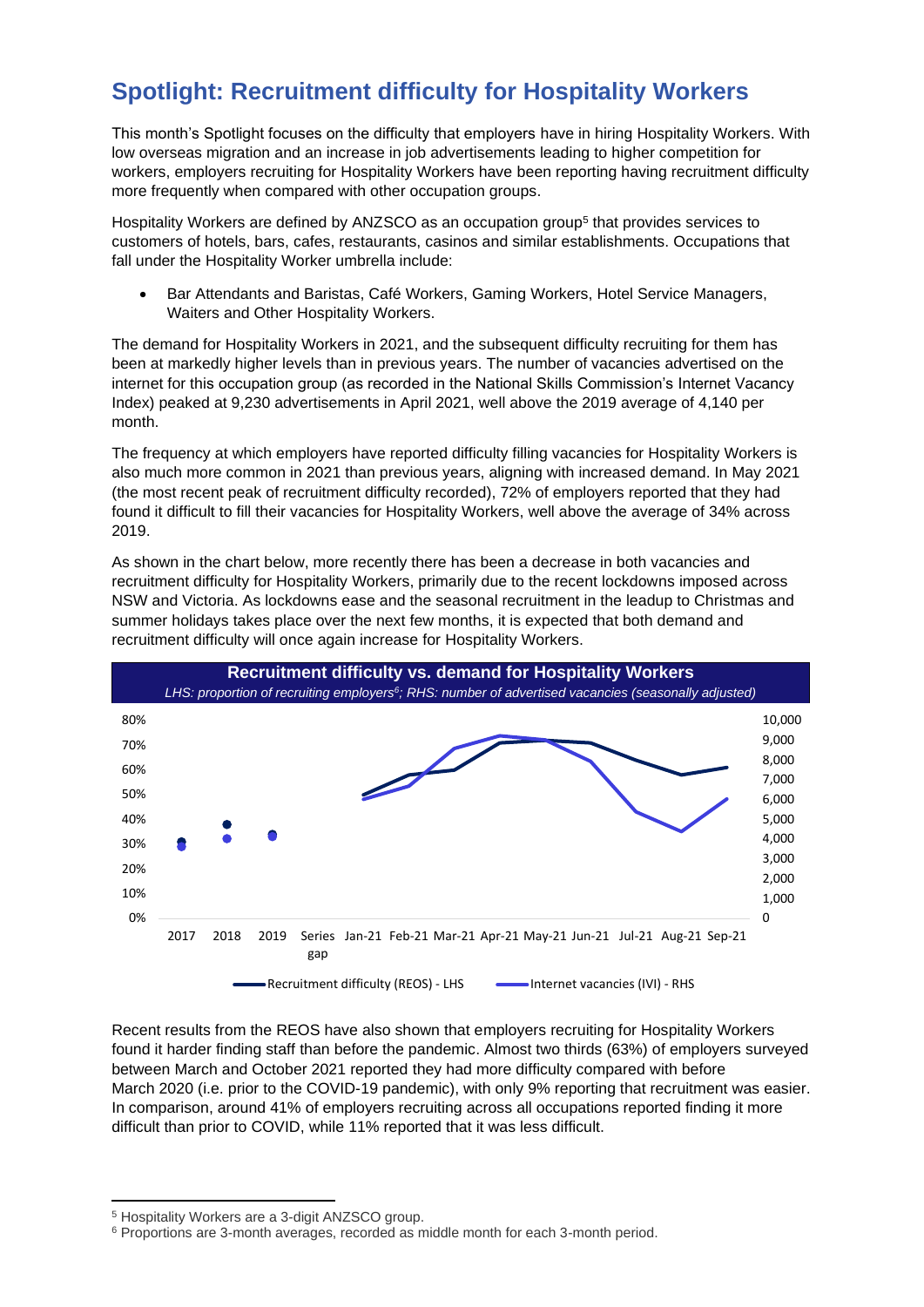

With difficulty filling vacancies for Hospitality Workers becoming much more common since the onset of COVID-19, the rate of recruitment difficulty in 2021 has been higher for Hospitality Workers compared with the average for all occupations.

Consistent with this, employers recruiting for Hospitality Workers were also more likely to experience "a great deal of difficulty" compared with the average for all occupations (41% compared with 32%). Additionally, the proportion of employers who did not experience any difficulty recruiting was considerably lower for employers recruiting for Hospitality Workers than other occupations (35% compared to 50%).



The reasons why employers are recruiting for Hospitality Workers in 2021 has also changed since 2019. For example:

- Recruitment is now more likely to be due to a new position being created (39% in 2021 compared with 15% in 2019); and
- Recruitment rounds are more likely to have more than one vacancy (60% in 2021 compared with 37% in 2019).

Difficulty finding staff also increased as the number of vacancies in an employer's recruitment round rose. Between March and October 2021, just over a quarter (29%) of employers looking to fill one vacancy experienced a great deal of difficulty, rising to over three in five (62%) for those who were looking to fill 4 or more vacancies.

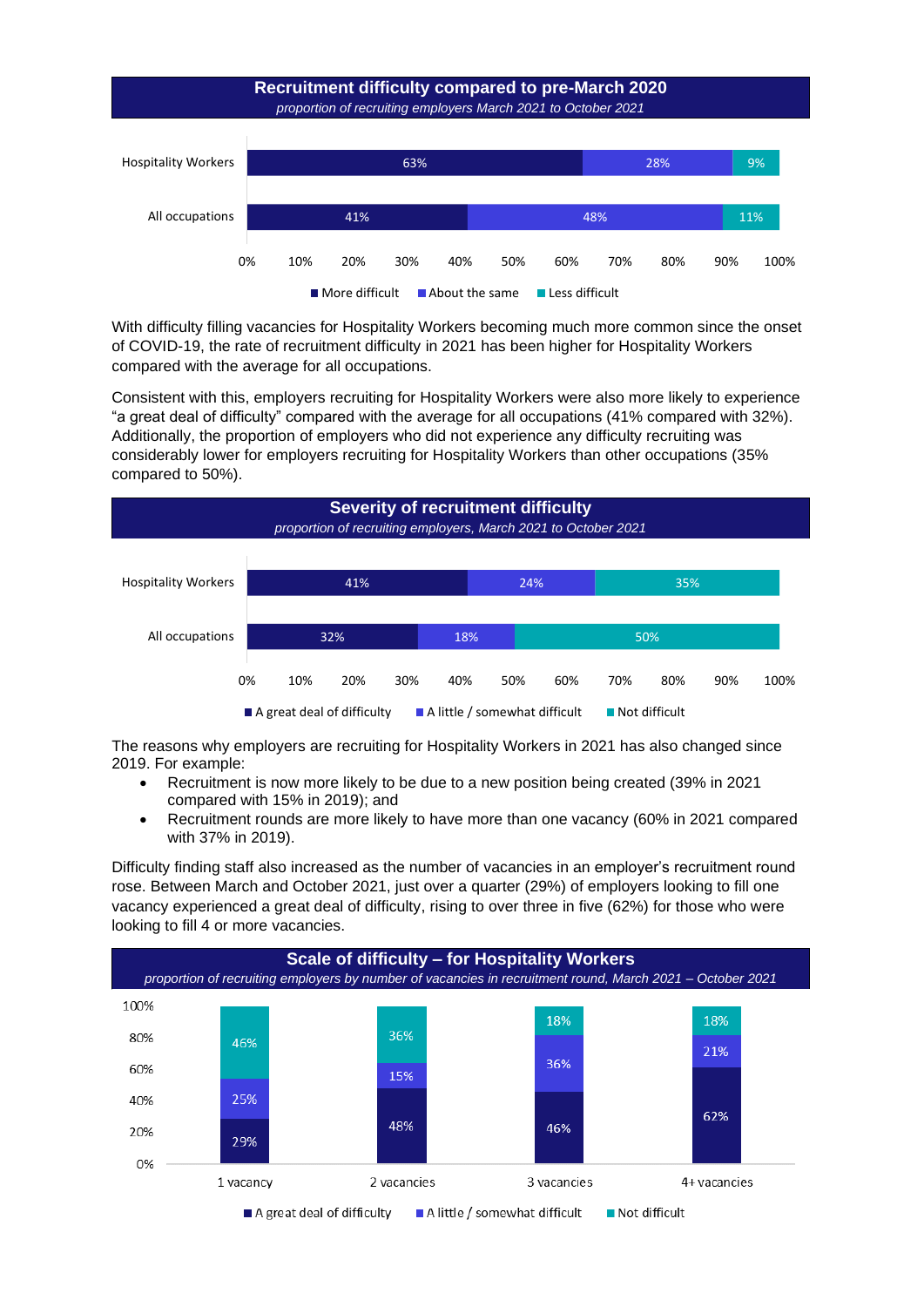Analysis of REOS data also found that recruitment difficulty for employers looking to fill vacancies for Hospitality Workers was also closely linked to the length of the recruitment process. The rate of recruitment difficulty increased sharply when employers reported that vacancies had taken more than 2 weeks to fill. About two thirds (66%) of employers recruiting for Hospitality Workers who filled their vacancies between 2 and 4 weeks reported difficulty in the process, with this proportion increasing to over 90% if the process took more than a month.



Recruitment difficulty is typically due to employers being unable to attract sufficient applicants with the skills and attributes that they are looking for. Between January and October 2021, the most common reason reported for recruitment difficulty was a lack of applicants (47% of those reporting difficulty), closely followed by the lack of suitable applicants (43%). Other common reasons were a shortage of temporary visa holders (14%) and applicants lacking experience (12%). The impact of COVID-19 on the recruitment of Hospitality Workers was also more commonly cited by employers as a reason for recruitment difficulty (13%) compared with employers recruiting for all occupations (5%).

#### **Reasons for recruitment difficulty**

*Proportion of recruiting employers who reported difficulty in their most recent recruitment round – January 2021 to October 2021*

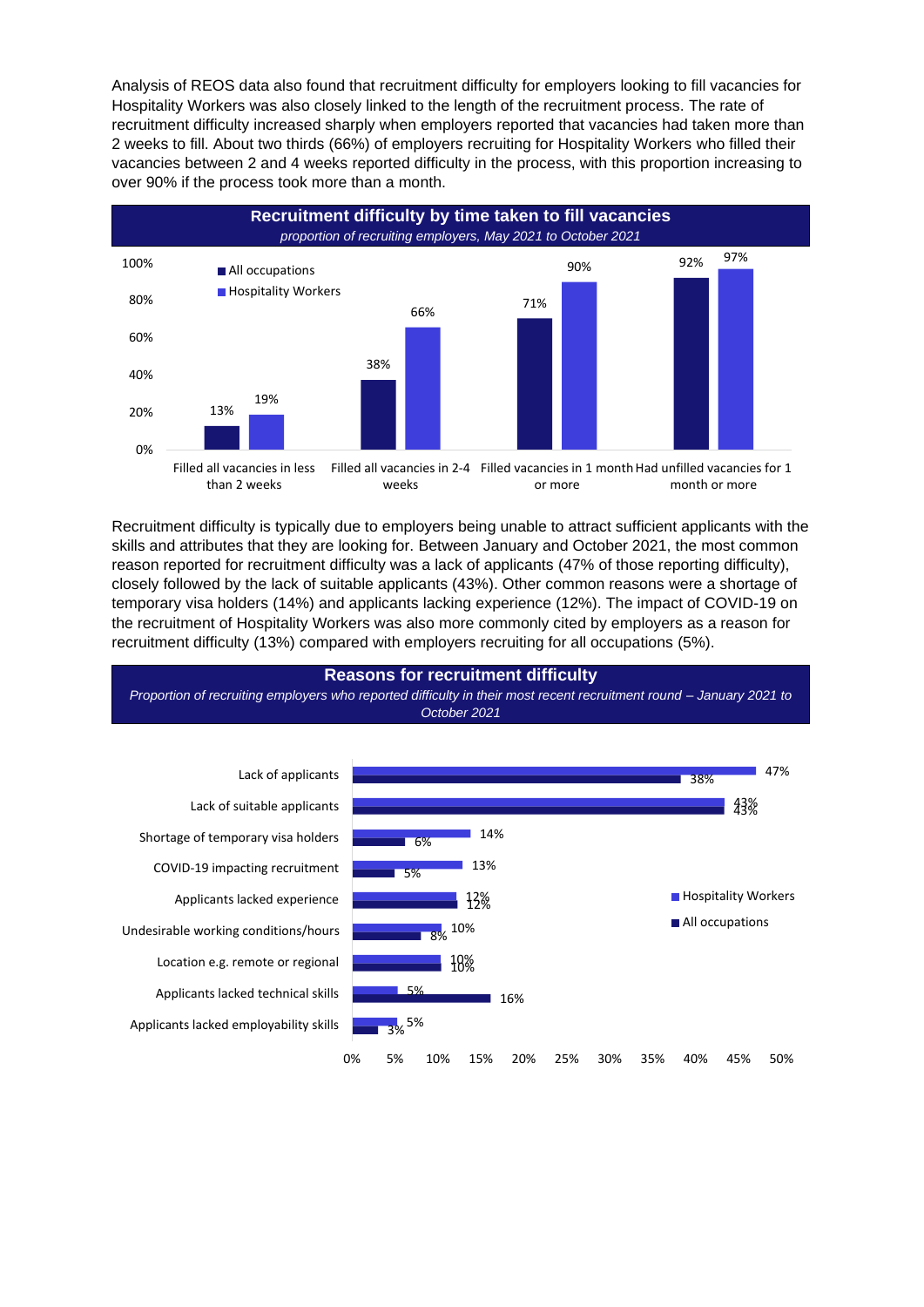### **Staffing changes over the past month**

- In October 2021, the proportion of employers that increased their staffing levels over the past month stood at 10%, an increase on the 8% recorded in September 2021. The proportion that decreased their staffing levels remained unchanged at 9% over the month. The 'net staffing change' (proportion of employers that increased staff minus the proportion that decreased staff) was +1 percentage point in October, slightly higher than the -1 percentage point in September 2021.
- Victoria recorded the lowest net staffing change (-7 percentage points), while the largest net staffing change was recorded in Queensland (+6 percentage points).
- New South Wales (+5 percentage points) recorded a notable improvement in net staffing change compared with the -2 percentage point figure recorded in September 2021.
- Employers in Wholesale Trade recorded the lowest net staffing change (-9 percentage points), while employers in Accommodation and Food Services recorded the highest (+7 percentage points).





<sup>7</sup> Some industries are not reportable due to small sample sizes.

 $-10$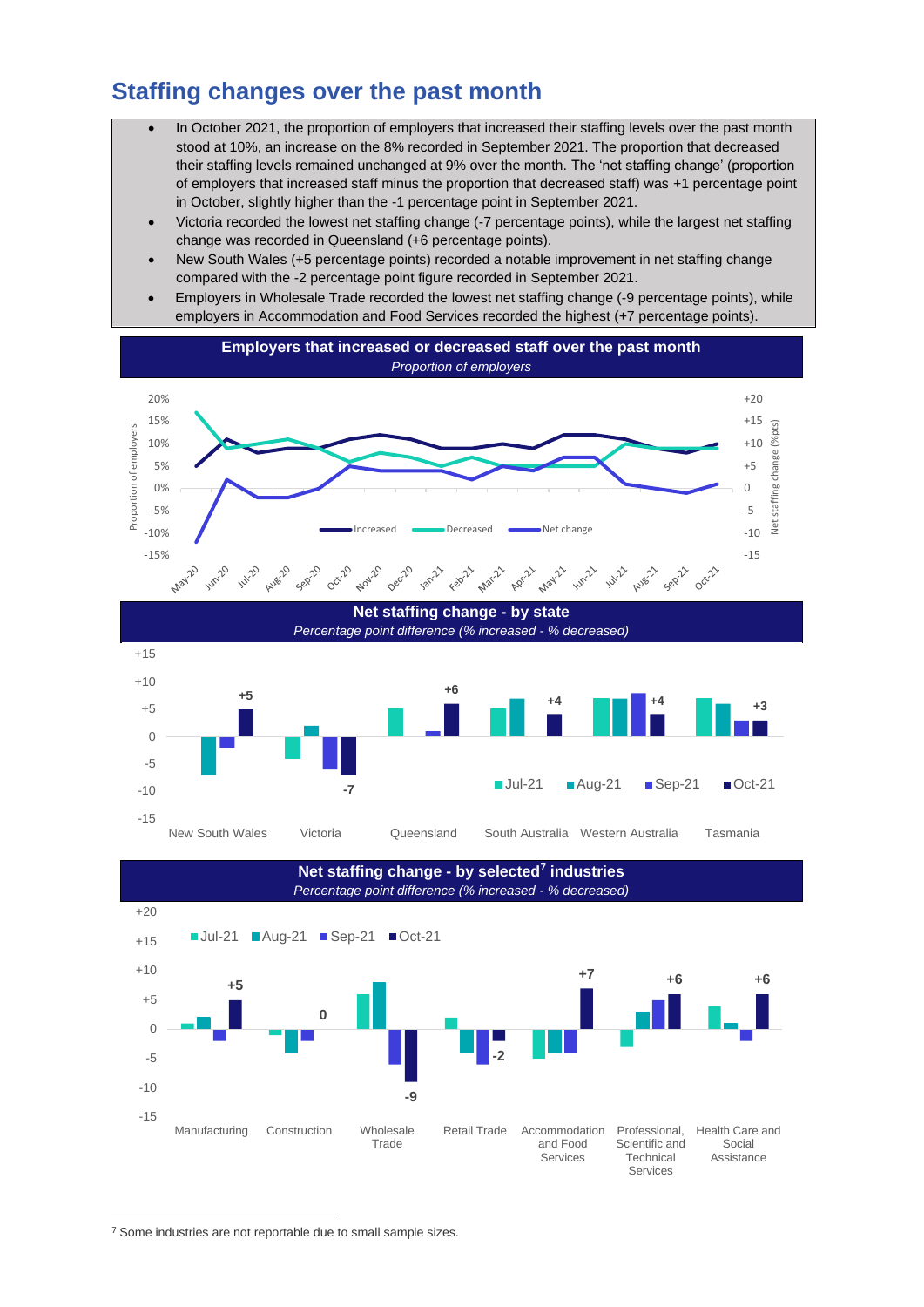### **Employers with staff stood down or on reduced hours**



and Food Services

Scientific and Technical Services Social Assistance

<sup>&</sup>lt;sup>8</sup> The question on whether employers had staff stood down or on reduced hours was not asked in June or July 2021.

<sup>&</sup>lt;sup>9</sup> Some industries are not reportable due to small sample sizes.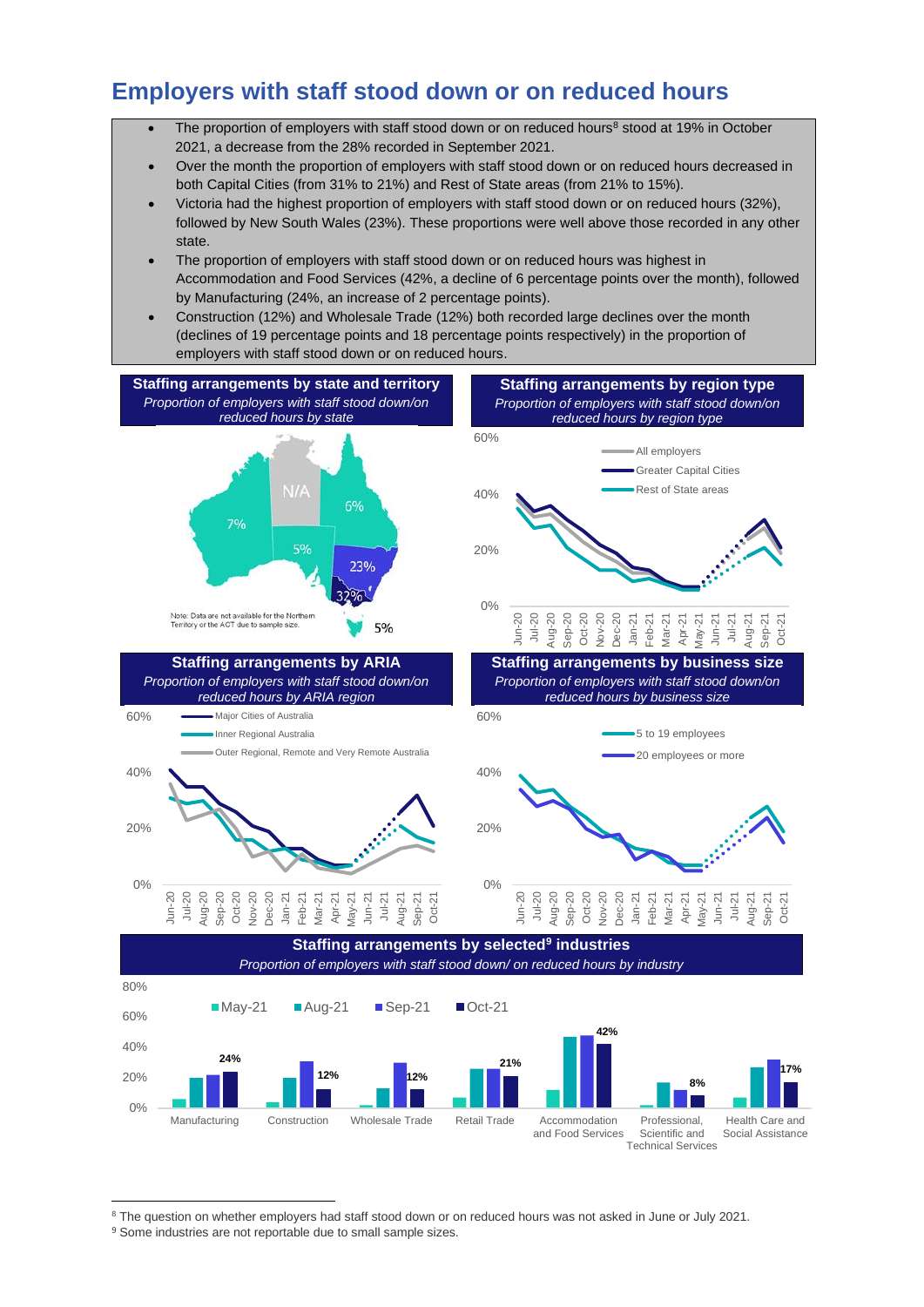### **Staffing outlook**

- In October 2021, 28% of employers expected to increase their staffing levels over the next 3 months, a 5 percentage point increase on September 2021, and the highest rate recorded since the series commenced in April 2020.
- South Australia had the highest proportion of employers expecting to increase staff numbers over the next 3 months (34%), followed by Western Australia and New South Wales (both 30%).
- Expectations to increase staffing levels stood at 28% in both Capital Cities and Rest of State areas.
- Accommodation and Food Services (47%) had the highest proportion of employers who expected to increase staff numbers over the next 3 months. This was a significant increase on September 2021 (34%) and the highest rate recorded for this industry since April 2020.
- Professional, Scientific, and Technical Services had the smallest proportion who expected to increase staff numbers (15%), down 7 percentage points from the previous month.
- The proportion of employers expecting to decrease staff numbers stood at 3%, a slight increase on September 2021 (2%).





<sup>&</sup>lt;sup>10</sup> Some industries are not reportable due to small sample sizes.